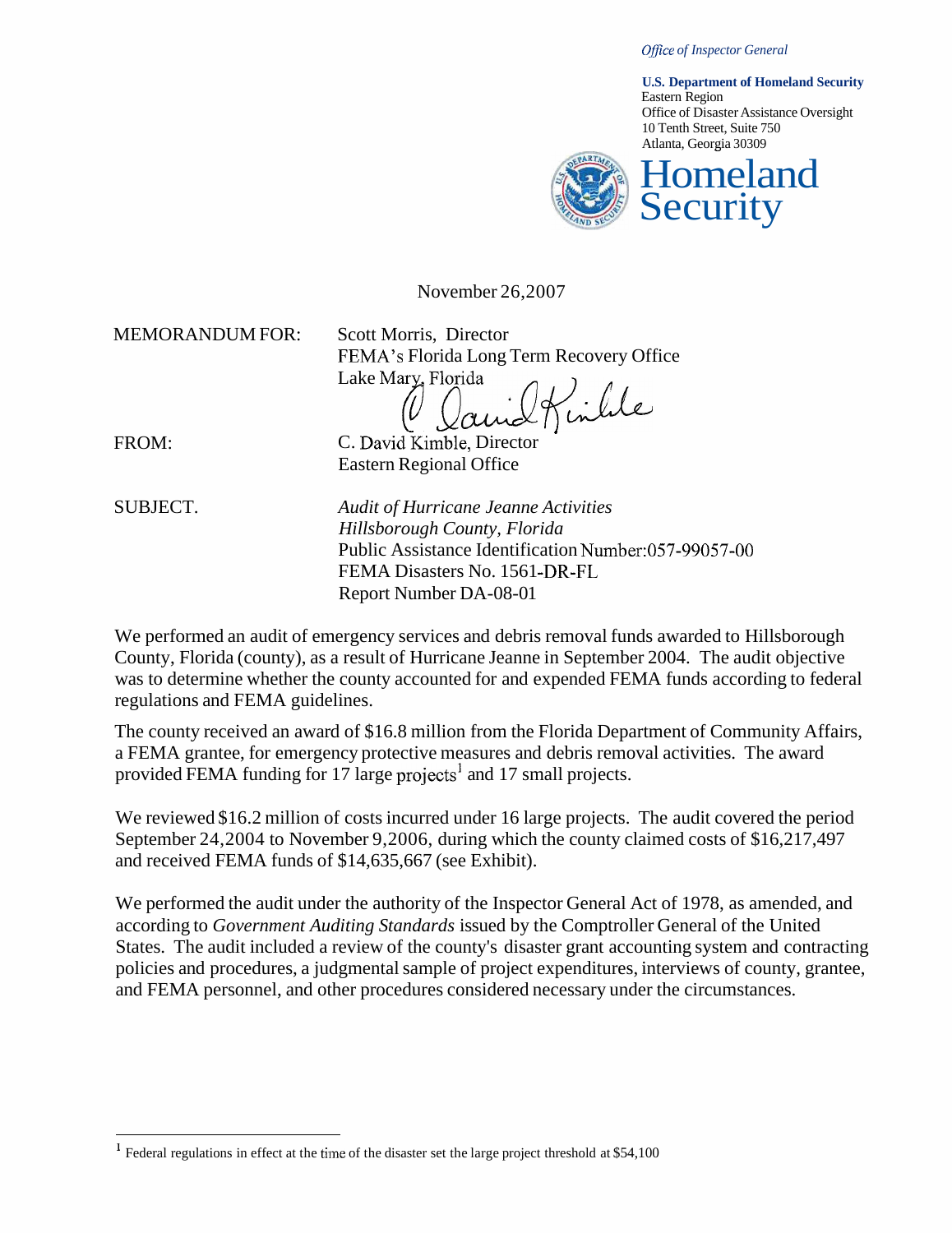## **RECOMMENDATION**

We recommend that the Director of the Florida Long Term Recovery Office, in conjunction with the grantee, disallow the \$336,786 of unsupported costs.

## **DISCUSSION WITH MANAGEMENT AND AUDIT FOLLOW-UP**

The audit results were discussed with grantee, county officials and FEMA officials on February 1, 2007. County officials concurred with the findings.

Please advise me by January 25,2008, of the actions taken to implement the recommendation contained in this report. Should you have any questions, please contact me at (404) 832-6702. Key contributors to this assignment were Salvador Maldonado-Avila and Vilmarie Serrano.

cc: DHS Audit Liaison FEMA Audit Liaison Deputy Director, GCRO Chief Financial Director, Gulf Coast Recovery Office Regional Director, FEMA Region IV Public Assistance Office, FEMA Florida Transitional Recovery Office Chief of Staff, FEMA Florida TRO Florida State Coordinating Officer Florida Legislative Auditor Director of Finance, Gulf Coast Recovery Office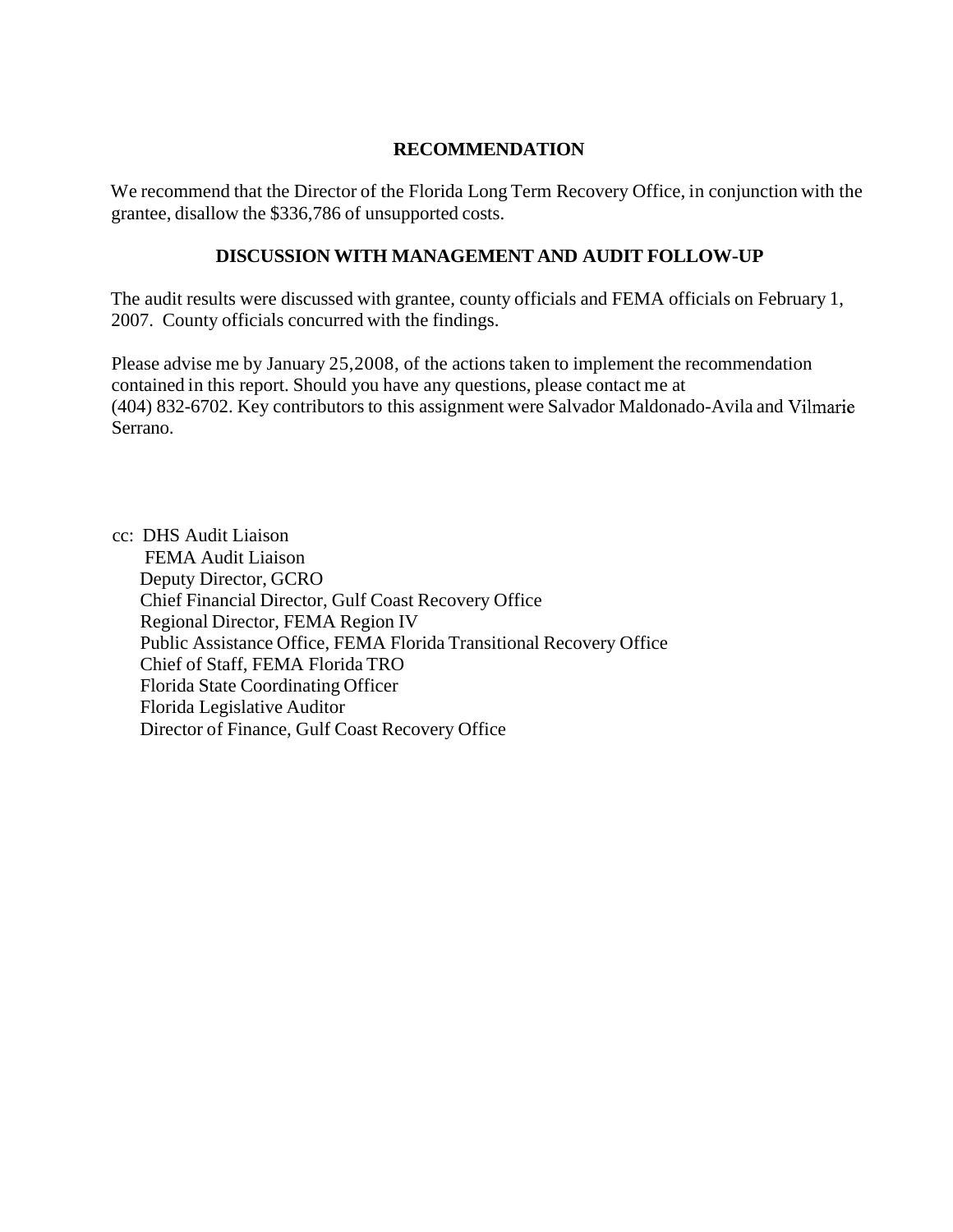## **RESULTS OF AUDIT**

The county's accounting records did not accurately reflect all costs claimed and reimbursed for debris removal activities. In addition, the county's claim contained \$336,786 (FEMA share \$303,107) of unsupported debris removal charges.

A. Accounting Records. According to 44 CFR **9** 13.20(b), grant recipients are required to maintain records that adequately identify the source and application of funds provided for financiallyassisted activities. In September 2004, the county sustained damages from hurricanes Frances and Jeanne. The county established expenditure accounts within its accounting system to separately record project costs for the two declared disasters. However, the county claimed and recorded \$14.2 million of Hurricane Jeanne contracted debris removal costs in accounts pertaining to Hurricane Frances. As a result, the accuracy of the county's claim for Hurricane Jeanne, the disaster included in the scope of this audit, could not be readily verified.

The misclassification of expenditures occurred because the county misinterpreted FEMA's disaster-specific guidance regarding the accounting for debris that was not easily distinguishable between the two disaster events. Since the misclassification was not the result of a deficient grant accounting system, this finding contains no recommendation.

B. Unsupported Debris Removal Charges. According to 44 CFR **5** 13.20, subgrantees are required to maintain supporting documentation for all charges to FEMA projects. The county claimed contractor costs totaling \$4,355,179 under debris removal Projects 2390,239 1, and 2399, but had documentation (i.e. invoices, cancelled checks, etc.) to support costs of only \$4,018,393. The difference of \$336,786 occurred because the county's claim was based on data contained in a load ticket database that had not been adjusted for credits and erroneous charges made by the debris removal contractor. The unsupported charges and related projects are, as follows:

|         |            |             |             |         | Cubic Yards  |             |            |
|---------|------------|-------------|-------------|---------|--------------|-------------|------------|
|         |            |             | Amount      | Cubic   | Supported by |             |            |
| Project |            | Amount      | Invoiced By | Yards   | Contractor   | Unsupported | Questioned |
| Number  | Activity   | Claimed     | Contractors | Claimed | Payments     | Cubic Yards | Cost       |
|         | Pickup and |             |             |         |              |             |            |
| 2390    | Transport  | \$3,218,472 | \$3,069,209 | 257,478 | 245,537      | 11,941      | \$149,263  |
|         | Final      |             |             |         |              |             |            |
| 2391    | Disposal   | 492,004     | 486,770     | 66,487  | 65,780       | 707         | 5,234      |
|         | Final      |             |             |         |              |             |            |
| 2399    | Disposal   | 644,703     | 462,414     | 130,243 | 93,417       | 36,826      | 182,289    |
| Total   |            | \$4,355,179 | \$4,018,393 | 454,208 | 404,734      | 49,474      | \$336,786  |